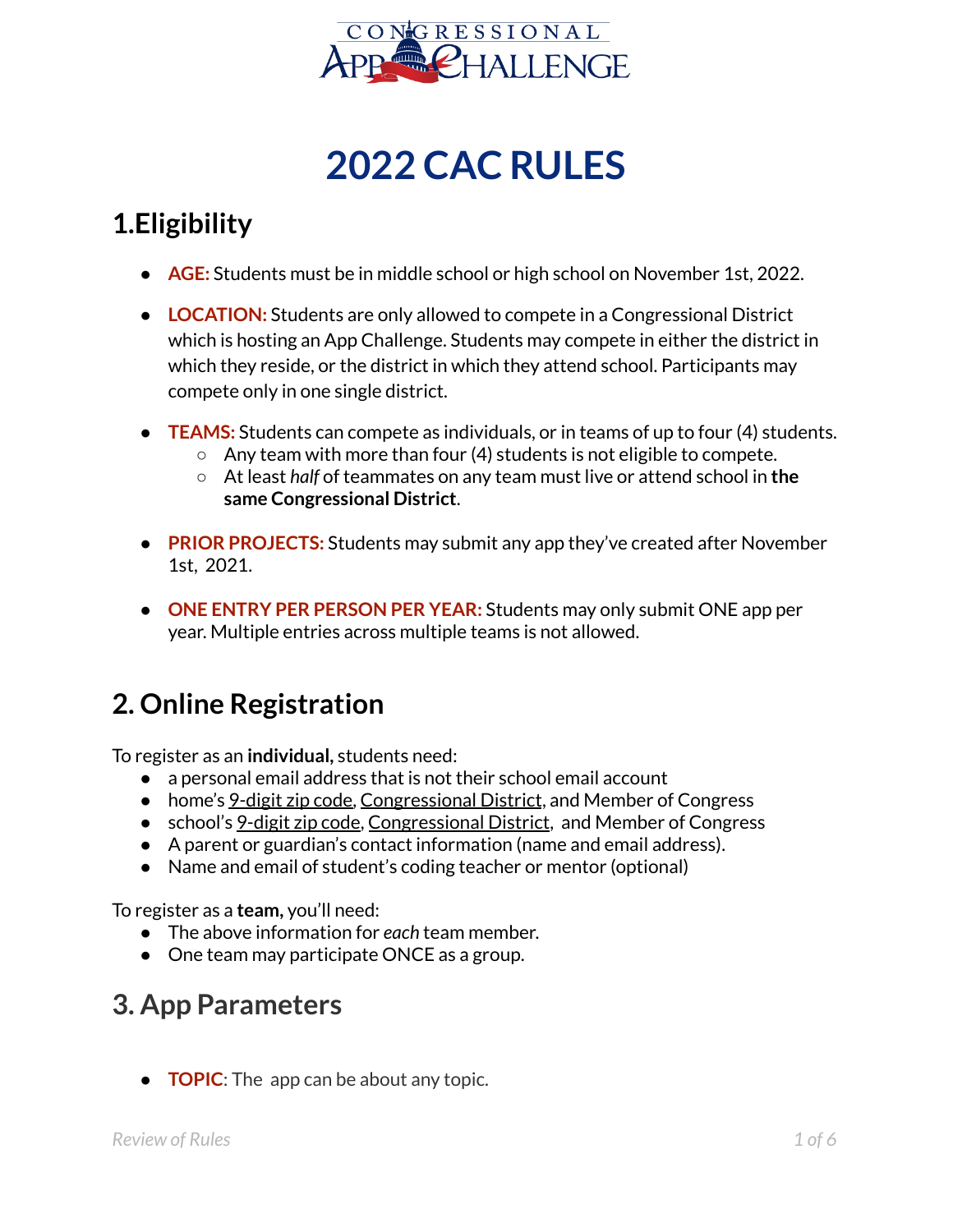

- **PLATFORM**: The app can be on any platform (web app, desktop/PC app, a web browser extension, robot, Ruby on Rails, mobile, etc).
- **PROGRAMMING LANGUAGE**: Use any programming language: C/C++, Objective C, C#, Java, JavaScript, Python, Ruby, PHP, Swift, "block code", etc.
- **FUNCTIONALITY**: The app must have some degree of functionality to be competitive.
- **CONTENT SUITABILITY:**The app *cannot* be indecent, defamatory, in obvious bad taste, demonstrate a lack of respect for public morals or conduct, adversely affect the reputation of Congressional districts, or depict hatred, defame, or threaten a specific community in the society or incite violence. Contain pornography, obscenity or sexual activity are prohibited. The app must not violate the Intellectual Property, common law or privacy rights of other parties.
- **ORIGINALITY:** The app must be original and solely owned by the Contestant such that no other party has any rights or interest, whether known or unknown.

## **4. Online Submission**

Consult the Submission Checklist for guidance. After the Submission Period has ended, the Submission cannot be modified in any way.

Students can register for the 2022 Congressional App Challenge at

[congressionalappchallenge.us.](https://www.congressionalappchallenge.us/) If competing as a team, one teammate should create the team profile, which will allow for that user to invite up to three other team members to edit the application. Students will need to complete a personal profile and eligibility quiz. If the team is eligible, they will receive an email allowing them to proceed with their application. The application is made up of a number of questions regarding their app. The most critical component is the demonstration video, which is detailed below.

#### **DEMONSTRATION VIDEO (max 3 min)**

Students must create a demonstration video with the following information:

- $\bullet$  The name(s) of each participant
- The name of the app
- Clearly explain the purpose of the app (Students should do this in one, clear sentence)
- $\bullet$  Explain the app's target audience (who the app is intended for?)
- The tools and coding languages used to create the app
- Show how the app works

The video should be 1-3 minutes long. Video submissions which do not adhere to the time constraints may be penalized by the judges at their discretion. **This is not a video-creation competition.** However, the judges view the demonstration video to learn about the app. The video should be as clear and compelling as possible.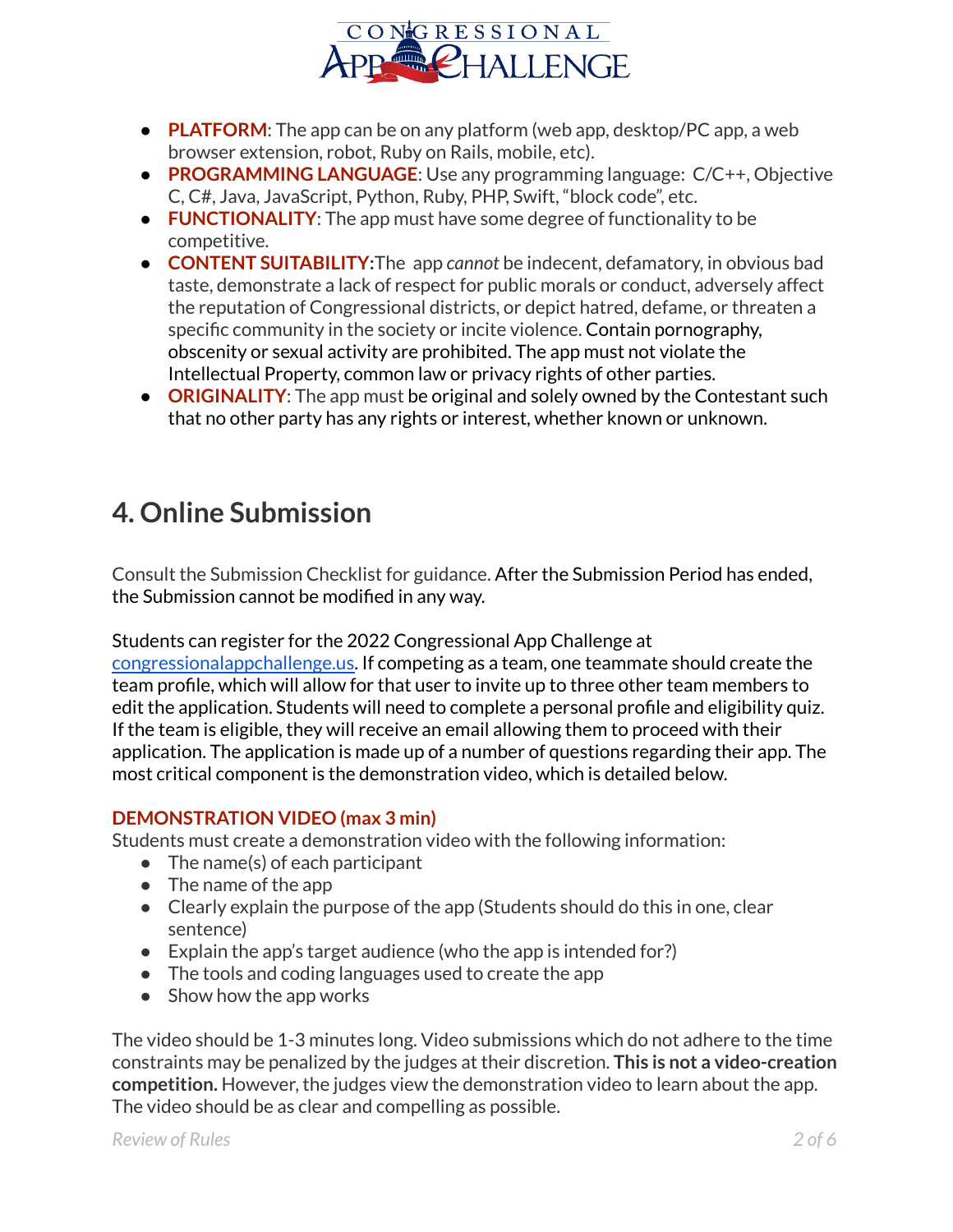

Upload the completed video to YouTube, Vimeo, or any other video-hosting site. **The video must be setto "public"**.

#### **QUESTIONS**

In addition to the demonstration video, the team will need to answer a series of questions similar to the following:

- 1. What is the title of your app?
- 2. Explain the app's purpose in one sentence.
- 3. Short Description: What inspired you to create this app?
- 4. Short Description: What is your app trying to accomplish?
- 5. What technical/coding difficulty did you face in programming your app, and how did you address this technical challenge?

#### **5. Deadline**

The Congressional App Challenge will accept submissions from June 15 – November 1:

**12:00 pm EDT, Tuesday, November 1st, 2022.**

# **6. Exit Questionnaire**

Once the deadline passes, students will receive a link to the Exit Questionnaire. The data helps us improve the Congressional App Challenge.

**Teams:** ALL MEMBERS of your team must complete the Exit Questionnaire individually. Teammates can use the same link, but must complete the form individually.

### **7. Winner Selection**

- 1. Demonstration Videos and Submission Answers will be reviewed and evaluated by District Judges.
- 2. Awards will be judged based on the following criteria:
	- a. Quality of the idea (including creativity and originality)
	- b. Implementation of the idea (including user experience and design)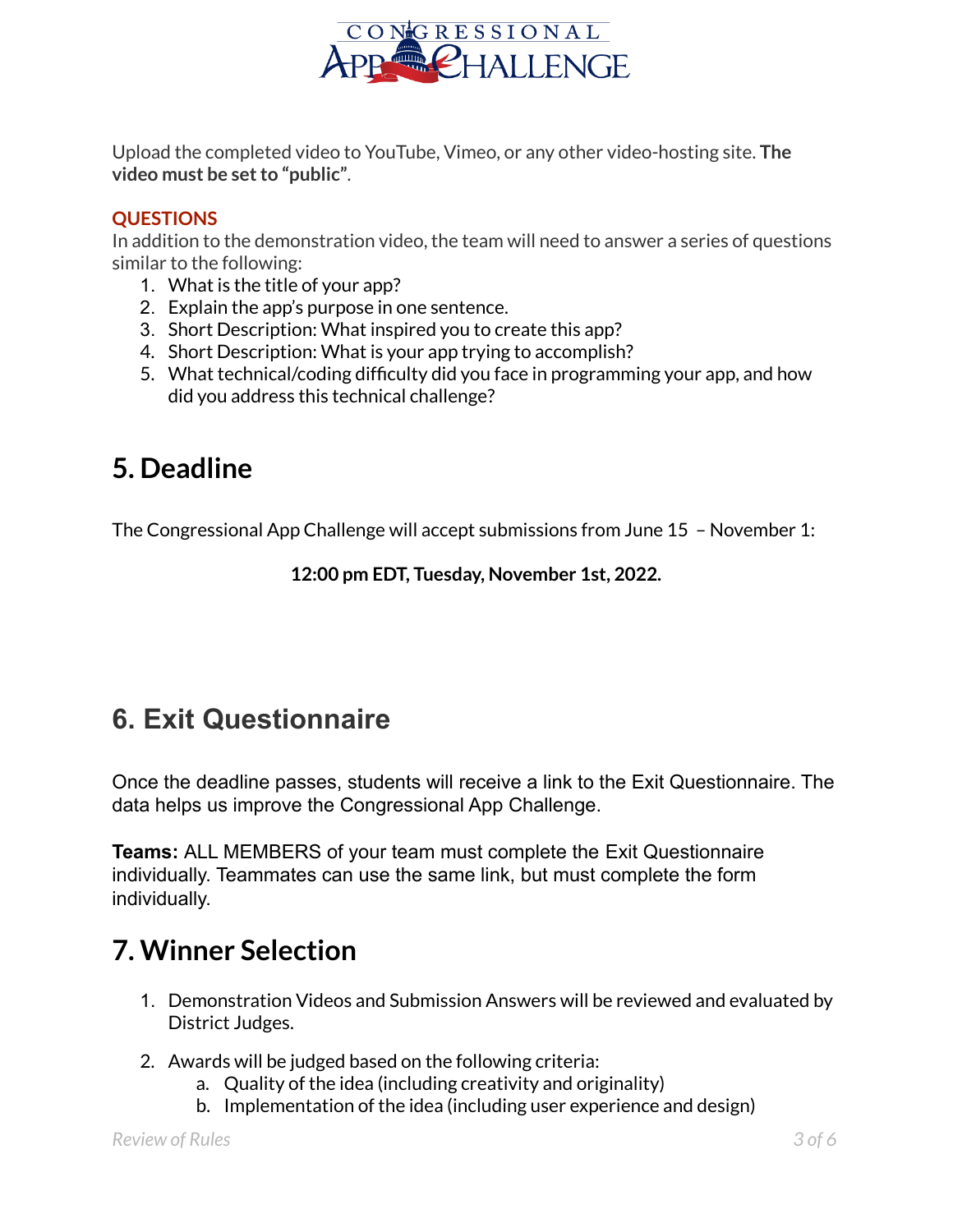

- c. Demonstrated excellence of coding and programming skills.
- 3. The Judges have the right to request access to the App and source code in person or via any reasonable manner to verify that the App functions and operates as stated in the Submission Form. Failure by a Contestant to honor such a request will result in the Submission's immediate disqualification.
- 4. District Staff reserve the right to substitute or modify the judging panel at any time for any reason. Judges do have the right to withdrawal without advance notice in the event of extenuating circumstances beyond their control. Judges will be fair and impartial. A judge may elect to recuse him or herself from judging a Submission, if in the judge's sole discretion it is not appropriate for him or her to judge that particular Submission because of a past or current relationship with that particular Contestant. A Submission will not be at a disadvantage if one or more judges recuses himself or herself.
- 5. Odds of winning depend on the number of eligible Submissions received and the quality of the Submissions.

#### **8. Prizes**

- 1. The winning app in each district will be featured on the House.gov website and the CongressionalAppChallenge.us website.
- 2. The Program Administrator (the Internet Education Foundation) may distribute additional prizes equally to all participating Congressional Districts.
- 3. Each district may provide prizes to district winners. A Member of Congress' office may provide authorized gifts or awards of nominal value as part of the app competition. Gifts authorized by the Members of Congress' Handbook include certificates, folders, and frames of a nominal value.

#### **9. Entry Conditions and Release**

By entering, participants agree to the following conditions and release:

Each Contestant agrees to comply with and be bound by these Official Rules and the decisions of the Administrators, and/or the Competition judges which are binding and final in all matters relating to this Competition.

### **10. Publicity and Intellectual Property**

Except where prohibited, participation in the Competition constitutes participant' consent to Administrators' and their agents' use of winner's name, likeness, photograph,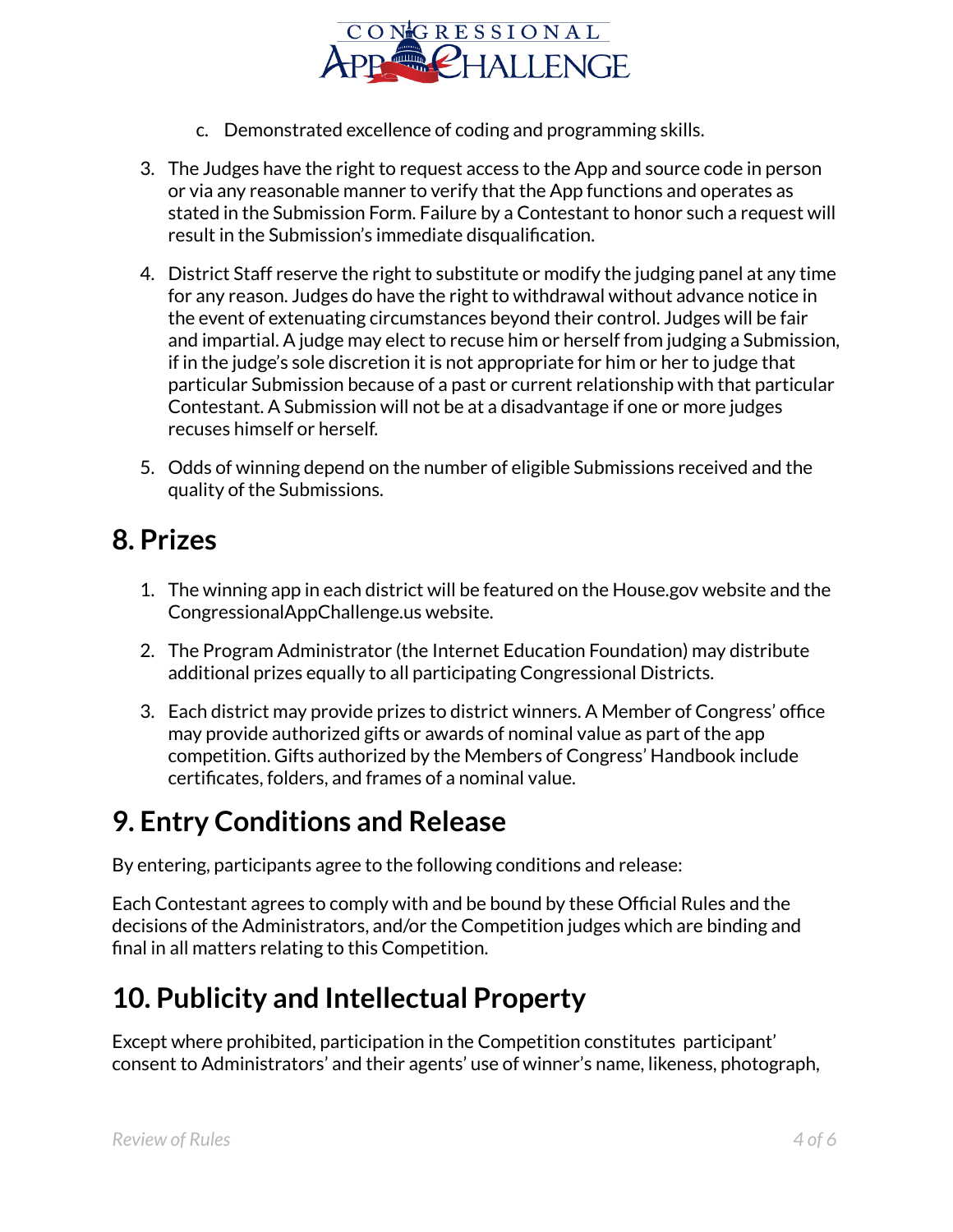

voice, opinions and/or hometown and state for promotional purposes in any media, worldwide, without further payment or consideration.

Contestants will own the intellectual property rights to their Submission, but will grant to Congress and the Administrator a royalty free license, without limitation, to:

- Post the Submissions online:
- Make the Winners available for the course of the Competition and 1 months after the conclusion of the Competition Submission Period; and
- Utilize the Submissions for noncommercial purposes after the conclusion of the Competition Submission Period.

## **11. General Conditions**

- 1. Administrators reserve the right to cancel, suspend and/or modify the Competition, or any part of it, if any fraud, technical failures or any other factor beyond Administrator's reasonable control impairs the integrity or proper functioning of the Competition, as determined by Administrators in their sole discretion. Administrators reserve the right in their sole discretion to disqualify any individual or Competitor they find to be tampering with the entry process or the operation of the Competition or to be acting in violation of these Official Rules or any other promotion or in an unsportsmanlike or disruptive manner.
- 2. Any attempt by any person to deliberately undermine the legitimate operation of the Competition may be a violation of criminal and civil law, and, should such an attempt be made, Administrators reserves the right to seek damages from any such person to the fullest extent permitted by law. Administrators' failure to enforce any term of these Official Rules shall not constitute a waiver of that provision.

# **12. Limitations of Liability**

The Administrators are not responsible for:

- 1. Any incorrect or inaccurate information, whether caused by entrants, printing errors or by any of the equipment or programming associated with or utilized in the Competition;
- 2. Technical failures of any kind, including, but not limited to malfunctions, interruptions, or disconnections in phone lines or network hardware or software;
- 3. Unauthorized human intervention in any part of the entry process or the Competition;
- 4. Technical or human error which may occur in the administration of the Competition or the processing of entries; or
- 5. Any injury or damage to persons or property which may be caused, directly or indirectly, in whole or in part, from entrant's participation in the Competition or receipt or use or misuse of any prize.